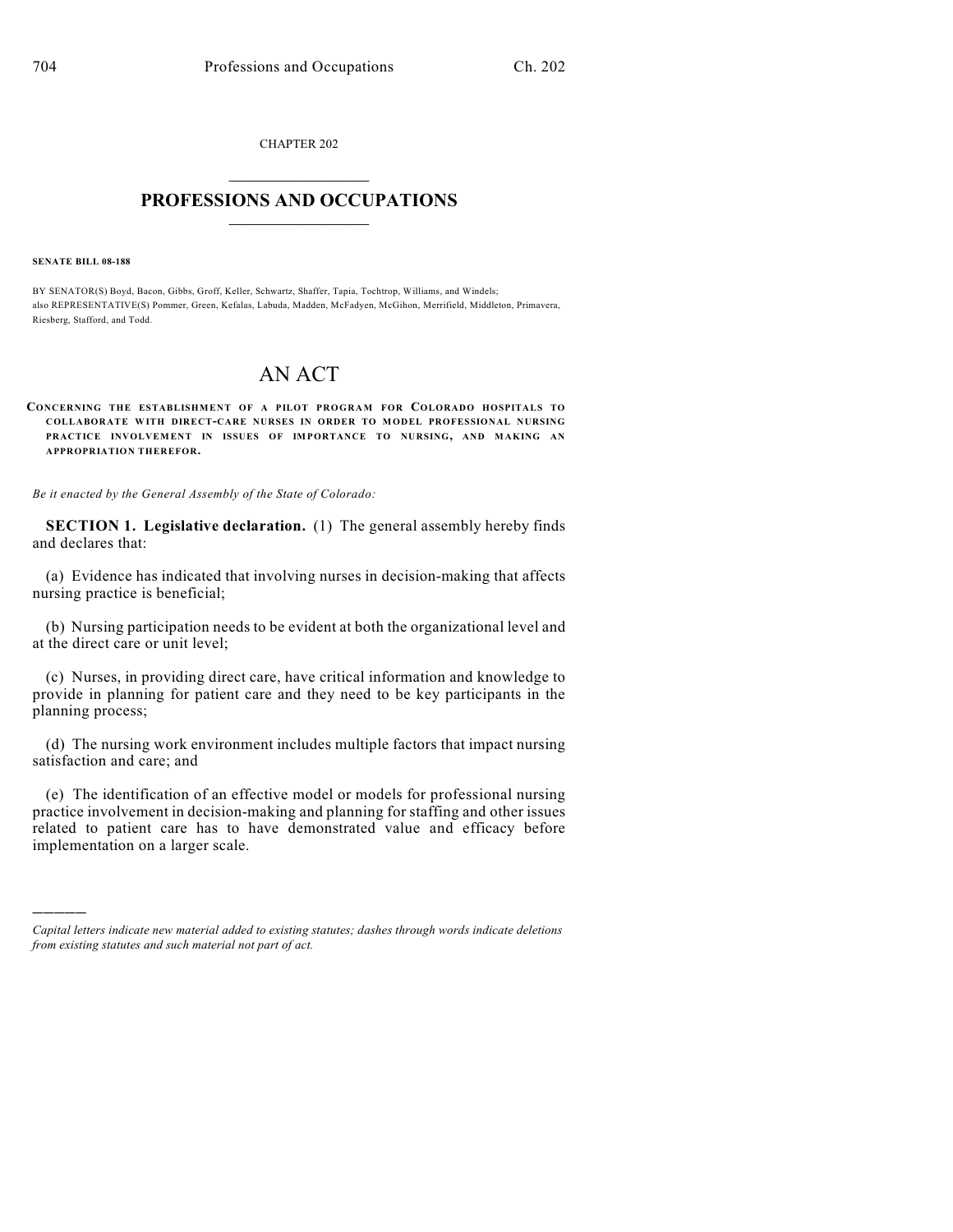(2) Therefore, it is the intent of the general assembly to form a pilot program implementation committee to set forth guiding principals for the establishment of a pilot program for hospitals and their direct-care nursing staff to model professional nursing practice involvement in the decision-making and planning for patient care. It is the intent that the pilot program include involvement of professional nurses providing direct care at the unit level and at the hospital level in the decision-making process and planning for staffing and in issues of importance to nursing.

**SECTION 2.** Article 38 of title 12, Colorado Revised Statutes, is amended BY THE ADDITION OF A NEW PART to read:

## PART 3

## PILOT PROGRAM IMPLEMENTATION COMMITTEE

**12-38-301. Pilot program implementation committee for direct-care nurse decision-making - members - funding - definitions - repeal.** (1) THERE IS HEREBY ESTABLISHED THE PILOT PROGRAM IMPLEMENTATION COMMITTEE, REFERRED TO IN THIS PART 3 AS THE "COMMITTEE", TO FORMULATE GUIDING PRINCIPLES FOR THE PURPOSE OF DEVELOPING AND IMPLEMENTING A PILOT PROGRAM FOR HOSPITALS AND THEIR DIRECT-CARE NURSES TO MODEL PROFESSIONAL NURSING PRACTICE INVOLVEMENT IN THE DECISION-MAKING PROCESSES IN PLANNING FOR STAFFING AND ISSUES OF IMPORTANCE TO NURSING. THE PILOT PROGRAM SHALL MODEL THE EFFECTIVE PARTICIPATION OF DIRECT CARE NURSES IN DECISION-MAKING PROCESSES AT THE UNIT AND HOSPITAL LEVEL. BASED UPON STUDY DESIGN OF THE RESEARCH AND FINDINGS OF THE STUDY, IN CONSULTATION WITH THE PRINCIPAL INVESTIGATOR, THE COMMITTEE MAY DEVELOP RECOMMENDATIONS FOR BEST PRACTICES AND IMPLEMENTATION STRATEGIES. THE COMMITTEE SHALL DEVELOP AND OVERSEE THE PILOT PROGRAM AND SHALL HAVE THE FOLLOWING RESPONSIBILITIES:

(a) AT THE FIRST MEETING, CHOOSE TWO COCHAIRPERSONS, BY CONSENSUS OF THE COMMITTEE;

(b) HIRE A THIRD-PARTY ADMINISTRATOR TO ADMINISTER ALL ASPECTS OF THE PROGRAM;

(c) RAISE FUNDS TO IMPLEMENT THE PILOT PROGRAM;

(d) IDENTIFY THE FOCUS AREAS AND AGREE TO THE PILOT PROGRAM DESIGN, METHODOLOGY, AND RESEARCH EVALUATION PLAN, WITH THE GUIDANCE OF RESEARCHERS;

(e) DEVELOP IMPLEMENTATION STRUCTURES AND TIME LINES FOR THE PILOT PROGRAM;

(f) HIRE A RESEARCH ADVISOR TO ASSIST IN THE STUDY DESIGN;

(g) HIRE A PRINCIPAL INVESTIGATOR TO DEVELOP, IMPLEMENT, AND EVALUATE THE PILOT PROGRAM;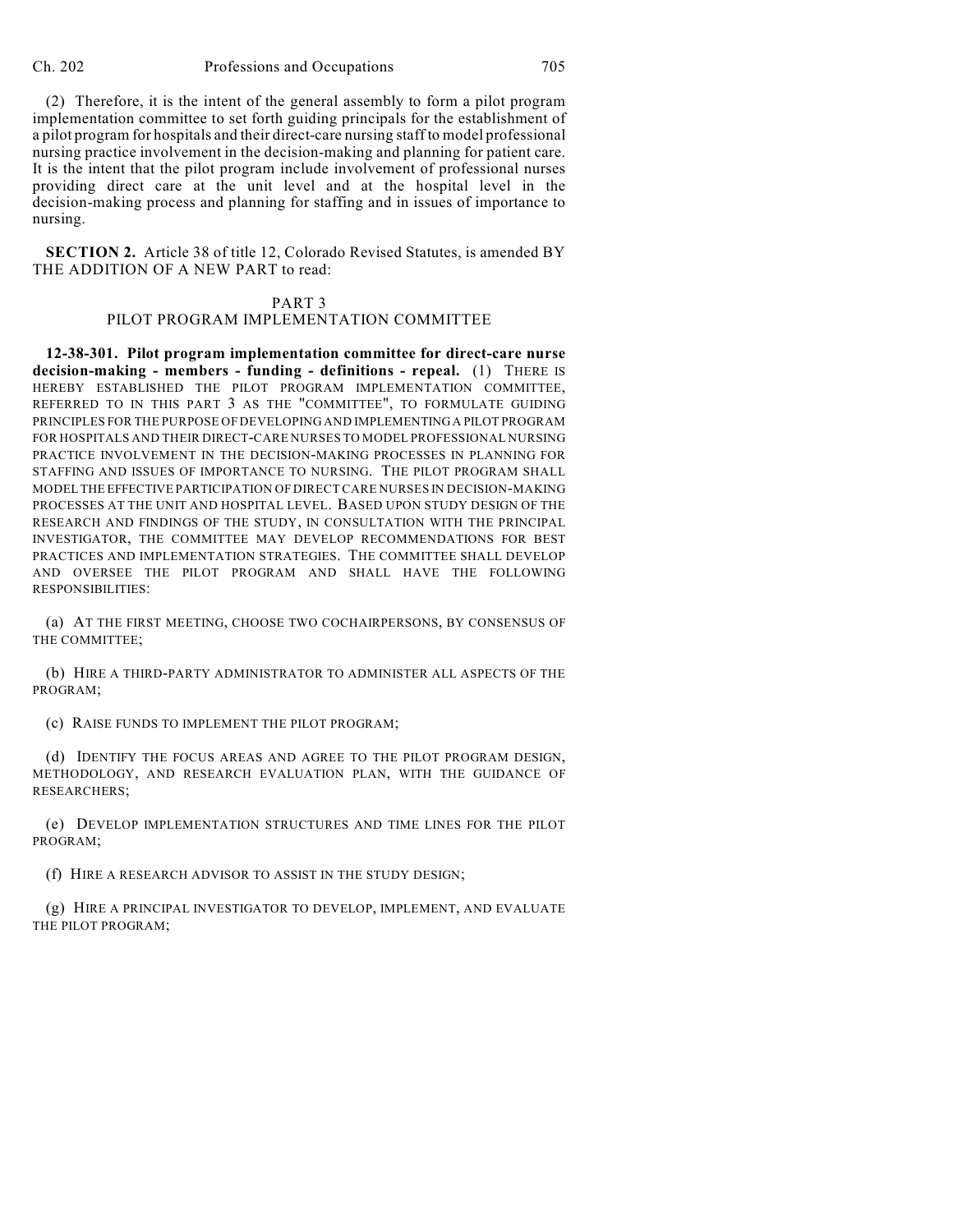(h) EVALUATE THE PILOT PROGRAM FINDINGS AND ESTABLISH A PLAN TO DISSEMINATE THE FINDINGS; AND

(i) BASED UPON STUDY DESIGN OF THE COMMITTEE, IN CONSULTATION WITH A PRINCIPAL INVESTIGATOR, SELECT HOSPITALS TO PARTICIPATE IN THE PILOT PROGRAM.

(2) (a) THE COMMITTEE SHALL BE MADE UP OF THE PRINCIPAL INVESTIGATOR HIRED PURSUANT TO PARAGRAPH (g) OF SUBSECTION (1) OF THIS SECTION AND THE FOLLOWING MEMBERS WHO SHALL BE APPOINTED BY THEIR RESPECTIVE ORGANIZATIONS:

(I) TWO MEMBERS FROM A STATEWIDE ASSOCIATION REPRESENTING HOSPITALS;

(II) TWO MEMBERS FROM A PROFESSIONAL NURSING ORGANIZATION;

(III) TWO MEMBERS FROM A LABOR ORGANIZATION THAT REPRESENTS WORKERS IN THE SERVICE INDUSTRY WHO ARE DIRECT-CARE NURSES;

(IV) TWO MEMBERS FROM AN ORGANIZATION OF NURSE LEADERS;

(V) TWO MEMBERS FROM A NURSING EDUCATION ORGANIZATION;

(VI) ONE MEMBER FROM THE COLORADO DEPARTMENT OF PUBLIC HEALTH AND ENVIRONMENT;

(VII) ONE MEMBER FROM AN ORGANIZATION THAT PROMOTES NURSING EXCELLENCE AND PROFESSIONAL AND EDUCATIONAL OPPORTUNITIES FOR NURSES IN COLORADO; AND

(VIII) TWO MEMBERS APPOINTED BY THE GOVERNOR WHO ARE AT-LARGE NURSES AND HAVE NO KNOWN AFFILIATION WITH ANOTHER GROUP REPRESENTED ON THE COMMITTEE.

(b) THE RESEARCH ADVISOR SELECTED BY THE COMMITTEE, WHO MAY ALSO SERVE AS THE PRINCIPAL INVESTIGATOR, SHALL BE A DOCTORATE-LEVEL NURSING RESEARCHER CURRENTLY INVOLVED IN RESEARCH WITH NURSING WORK ENVIRONMENT ISSUES. THE RESEARCH ADVISOR OR THE PRINCIPAL INVESTIGATOR SHALL ENSURE THE RESEARCH INTEGRITY OF THE PROJECT.

(c) EACH HOSPITAL THAT IS CHOSEN TO PARTICIPATE IN THE PILOT PROGRAM SHALL APPOINT A DIRECT-CARE NURSE REPRESENTATIVE AND MAY APPOINT AN ADDITIONAL REPRESENTATIVE TO SERVE IN AN ADVISORY CAPACITY TO THE COMMITTEE.

(d) MEMBERS OF THE COMMITTEE SHALL NOT BE ENTITLED TO REIMBURSEMENT FOR EXPENSES INCURRED IN THE PERFORMANCE OF THEIR DUTIES OR TO PAYMENT OF PER DIEM FOR ATTENDANCE AT MEETINGS.

(3) (a) ON OR BEFORE SIXTY DAYS AFTER THE EFFECTIVE DATE OF THIS PART 3, BUT NO LATER THAN JULY 1, 2008, ALL APPOINTMENTS TO THE COMMITTEE SHALL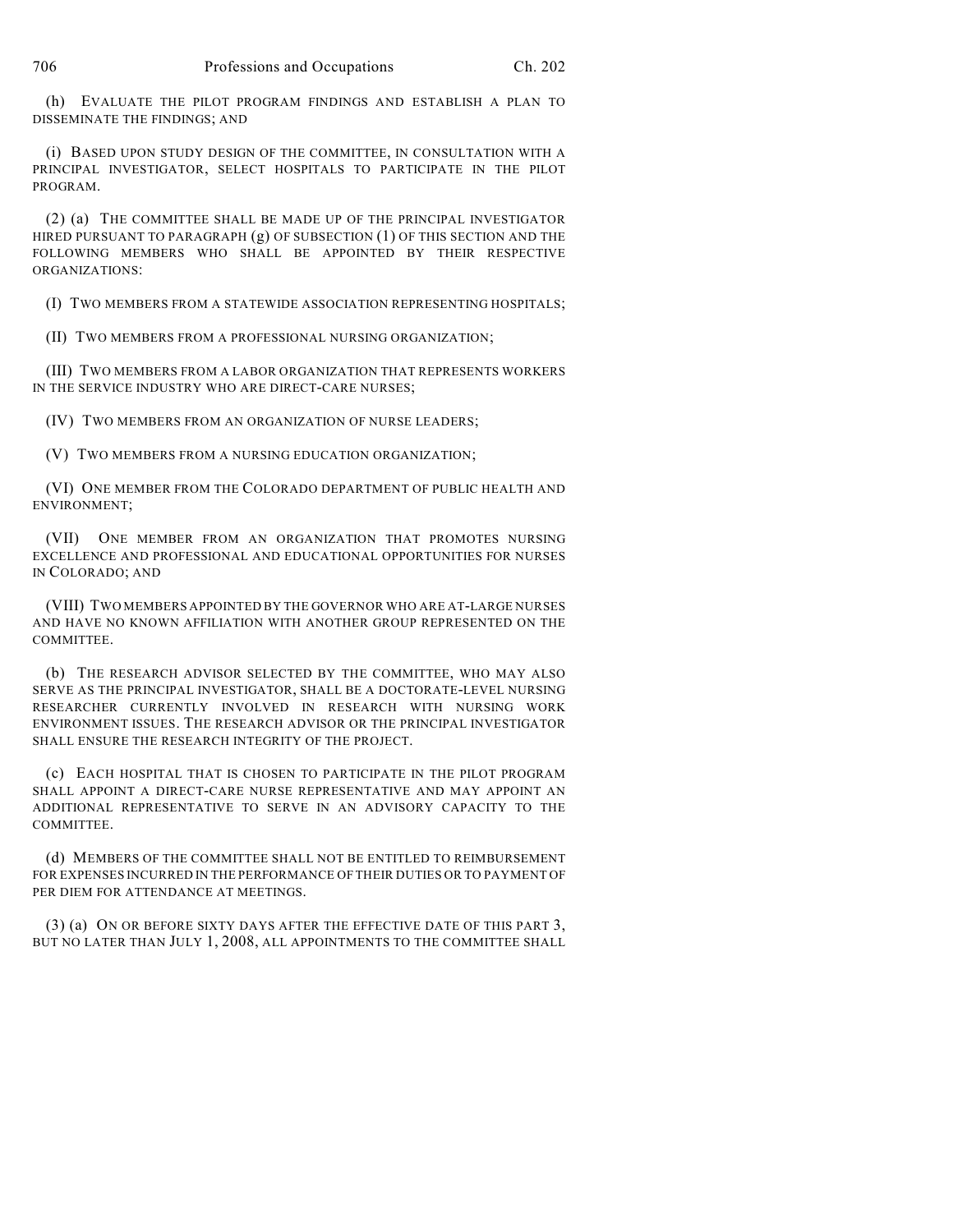BE MADE.

(b) THE COMMITTEE SHALL MEET AS NECESSARY, BUT BEGINNING NO LATER THAN THIRTY DAYS AFTER APPOINTMENTS TO THE COMMITTEE ARE MADE. THE COMMITTEE SHALL BE CONVENED BY AN INTERIM ADMINISTRATOR APPOINTED BY THE STATE BOARD OF NURSING.

(c) WITHIN SIX MONTHS FOLLOWING CONFIRMATION OF SUFFICIENT FUNDING BY THE COMMITTEE, THE COMMITTEE SHALL DEVELOP THE PILOT PROGRAM. THE PILOT PROGRAM SHALL BE COMPLETE WITHIN EIGHTEEN MONTHS AFTER THE COMMITTEE COMPLETES A FINAL PILOT DESIGN.

(d) THE COMMITTEE SHALL REPORT ITS PROGRESS AND THE PROGRESS OF THE PILOT PROGRAM TO THE GENERAL ASSEMBLY WITHIN ONE YEAR AFTER THE FIRST MEETING AND REPORT THE FINAL PILOT PROGRAM REPORT AND ANY RECOMMENDATIONS FOR BEST PRACTICES AND IMPLEMENTATION STRATEGIES FOR COLORADO'S HOSPITALS TO THE HEALTH AND HUMAN SERVICES COMMITTEES OF THE GENERAL ASSEMBLY OR THEIR SUCCESSOR COMMITTEES.

(4) IN THE DEVELOPMENT OF THE PILOT PROGRAM, THE COMMITTEE SHALL CONSIDER THE FOLLOWING:

(a) A STUDY DESIGN THAT MAY INCLUDE AN EXPLORATORY, DESCRIPTIVE, OR EVALUATION STUDY;

(b) METHODOLOGY GUIDED BY A RESEARCH EXPERT IN NURSING WORK ENVIRONMENT THAT INCLUDES STANDARDIZED DATA COLLECTION, TOOLS FOR MEASUREMENT, AND EVALUATION OF MODEL EFFECTIVENESS;

(c) A STUDY TIME FRAME GUIDED BY THE RESEARCH PLAN;

(d) FUNDING FROM PUBLIC AND PRIVATE SOURCES THAT SHALL BE APPROVED BY A CONSENSUS OF THE MEMBERS OF THE COMMITTEE;

(e) THE IDENTIFICATION OF KEY FOCUS AREAS FOR INCLUSION IN THE PILOT PROGRAM DETERMINED BY A CONSENSUS OF COMMITTEE MEMBERS;

(f) THE IDENTIFICATION OF EFFECTIVE MODELS FOR DIRECT-CARE NURSE INVOLVEMENT IN DECISION-MAKING PROCESSES FOR STAFFING AND OTHER ISSUES RELATED TO PATIENT CARE;

(g) THE DEVELOPMENT OF A RESEARCH STUDY TO EVALUATE THE EFFECTIVENESS OF THE MODEL AS APPLIED IN THREE TO FOUR UNITS IN THREE TO FOUR HOSPITALS IN COLORADO;

(h) THE IMPACT ON HOSPITALS, THAT MAY INCLUDE THE INCORPORATION OF EXISTING GOVERNING STRUCTURES AS WELL AS THE CONSIDERATION OF THE SIMILAR CHARACTERISTICS OF HOSPITALS AS WELL AS THE DIFFERENCES IN SIZE, LOCATION, AND PATIENT POPULATION;

(i) A DETAILED PLAN TO EVALUATE THE PILOT PROGRAM;